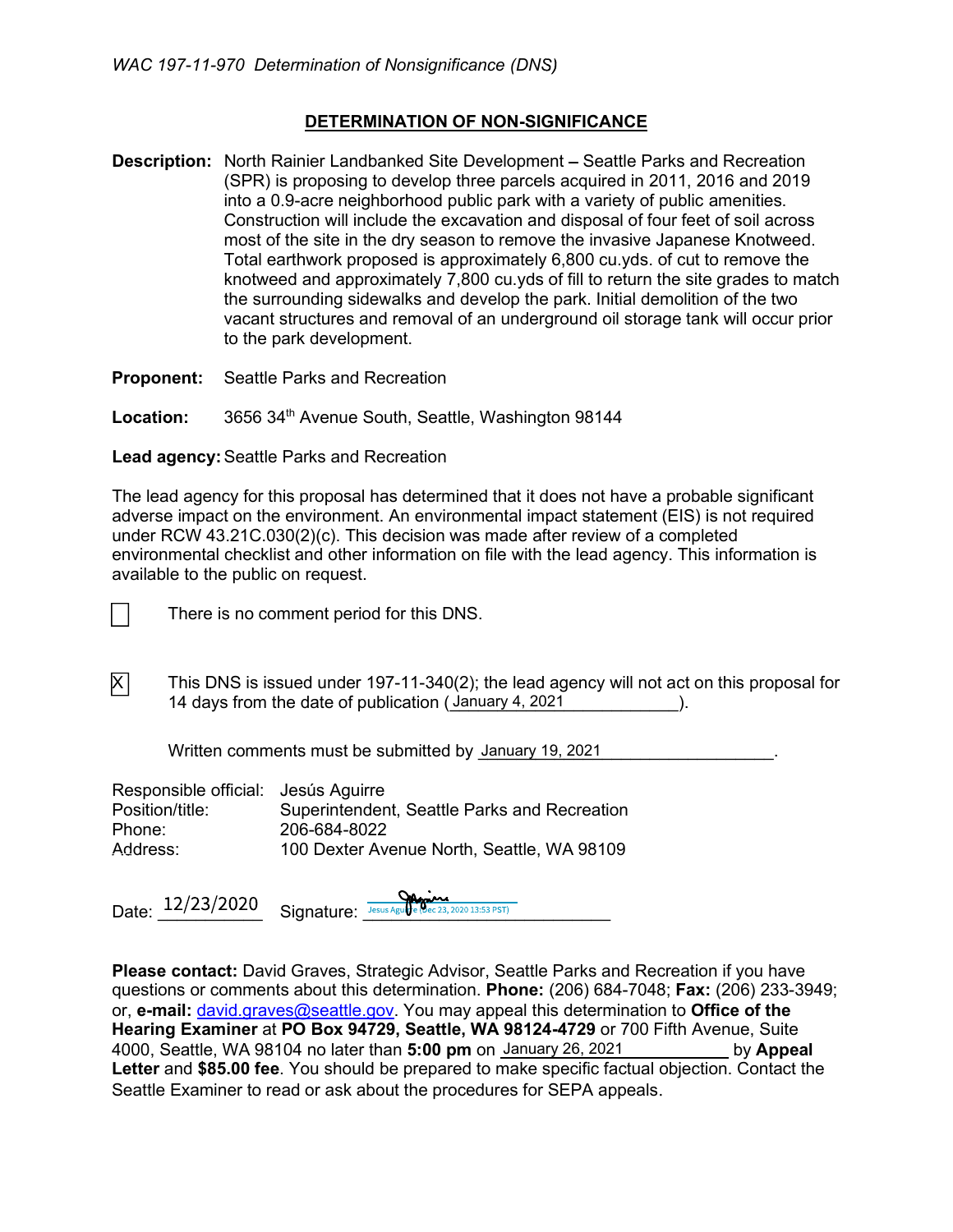### City of Seattle

#### ANALYSIS AND DECISION OF THE SUPERINTENDENT OF SEATTLE PARKS AND RECREATION

| Proposal Name: | North Rainier Landbanked Site Development                              |
|----------------|------------------------------------------------------------------------|
|                | Address of Proposal: 3656 34th Avenue South, Seattle, Washington 98144 |

## SUMMARY OF PROPOSED ACTION

Seattle Parks and Recreation (SPR) is proposing to develop three parcels acquired in 2011, 2016 and 2019 into a 0.9-acre neighborhood public park with a variety of public amenities. Construction will include the excavation and disposal of four feet of soil across most of the site in the dry season to remove the invasive Japanese Knotweed. Total earthwork proposed is approximately 6,800 cu.yds. of cut to remove the knotweed and approximately 7,800 cu.yds of fill to return the site grades to match the surrounding sidewalks and develop the park. Initial demolition of the two vacant structures and removal of an underground oil storage tank will occur prior to the park development.

## SEPA DETERMINATION: Determination of Non-Significance (DNS)

## BACKGROUND DATA

The landbanked site is located in the Southeast quadrant of the City, in the North Rainier neighborhood. In late 2011 SPR finalized the purchase of a 6,650 sq.ft. property, located at the northwest corner of 35<sup>th</sup> Avenue South and South Charlestown Street. This was followed by the purchase of an adjacent site at 3655 35<sup>th</sup> Avenue South in 2016 and the final parcel at 3656 34<sup>th</sup> Avenue South in 2019.

Seattle Parks and Recreation (SPR) is proposing to develop the parcels into a neighborhood park with public amenities including a large central natural grass gathering area, a play area, adult exercise equipment, a half-court basketball court, a walking loop and two picnic areas with seating and planting throughout the park. Pedestrian scaled lighting is also included in the proposal. Street frontage improvements are required and include new sidewalks, curb and gutter, drainage infrastructure and curb ramps on three sides of the park and street parking on two sides of the park. The pedestrian circulation system is designed and will be constructed to comply with the American with Disabilities Act. The surrounding neighborhood to the north and east is a mixture of single and multi-family residential structures. To the south and west are a variety of mixed use and commercial structures and uses including a grocery store, retail and restaurants.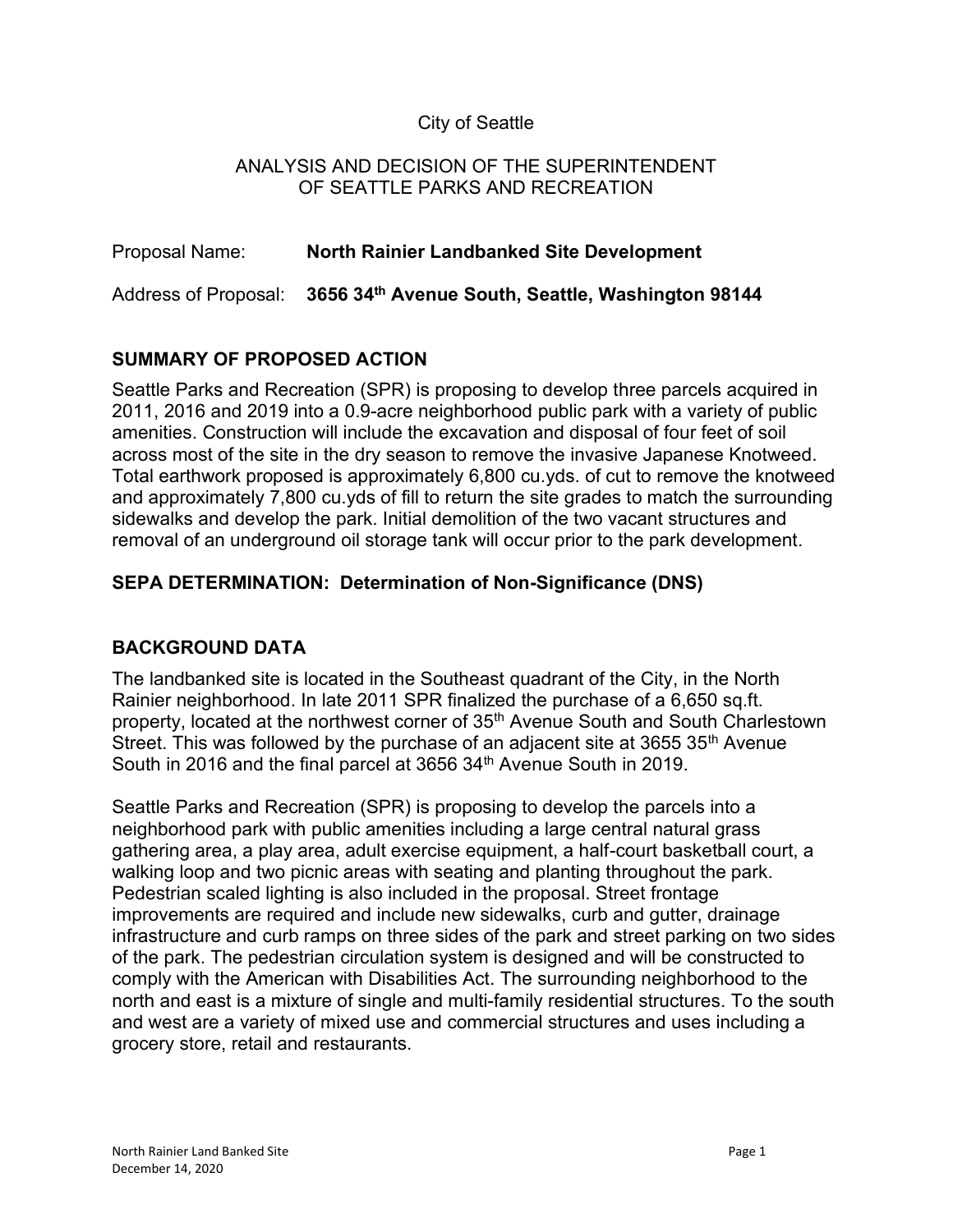The site is within an identified Environmentally Critical Area (ECA) as indicated on the City's GIS database -Liquefaction Prone Area which includes most of the Rainier Valley.

## PROPOSAL DESCRIPTION

SPR will make improvements at the site including the excavation and disposal of four feet of soil across most of the site to remove the invasive Japanese Knotweed. Removal of the knotweed infested soil will be done in the dry season. Type 17 fill and topsoil will be imported and spread across the site to bring the grades back up to match the surrounding grades and support the new hardscape areas and plantings. New utility connections will be made to support the future park uses. Total earthwork proposed is approximately 6,800 cu.yds. of cut to remove the knotweed and approximately 7,800 cu.yds of fill to return the site to match the surrounding sidewalks and develop the park. Initial demolition of the two vacant structures and removal of an underground oil storage tank will occur prior to the park development. All the applicable BMP's for construction site management will be applied to the areas where the work will take place.

# **ANALYSIS - SEPA**

Initial disclosure of potential impacts from this project was made in the applicant's environmental checklist, dated October 1, 2020. The basis for this analysis and decision is formed from information in the checklist, graphics and exhibits attached to it and the lead agency's familiarity with the site and experience with review of similar projects.

The SEPA Overview Policy (SMC 23.05.665) discusses the relationship between the City's code/policies and environmental review. The Overview Policy states, in part, "[w]here City regulations have been adopted to address an environmental impact; it shall be presumed that such regulations are adequate to achieve sufficient mitigation". The Policies also discuss in SMC 23.05.665 D1-7, that in certain circumstances it may be appropriate to deny or mitigate a project based on adverse environmental impacts. This may be specified otherwise in the policies for specific elements of the environment found in SMC 25.05.675. In consideration of these policies, a more detailed discussion of some of the potential impacts is appropriate.

# Short Term Impacts

The following temporary or construction-related impacts are expected: hydrocarbon emissions from construction vehicles and equipment; increased dust caused by construction activities; potential soil erosion and disturbance to subsurface soils during site work; increased noise and traffic from construction equipment and personnel.

Several adopted codes and/or ordinances provide mitigation for some of the identified impacts. The Stormwater, Grading and Drainage Control Code requires that soil erosion control techniques be initiated for the duration of construction. Erosion will be prevented by implementation of a required Temporary Erosion Control and Sedimentation Plan.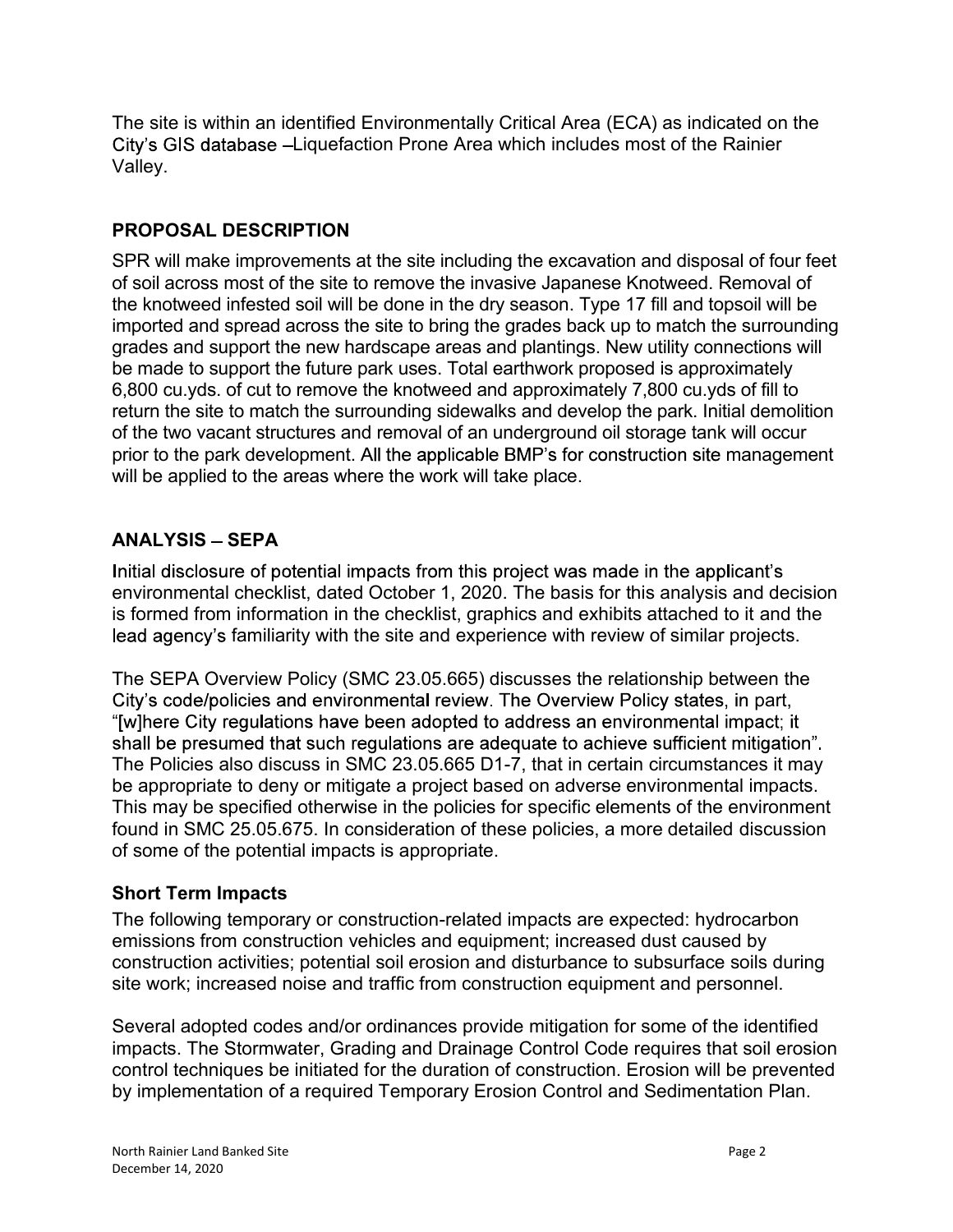Best Management Practices, such as mulching and seeding will be implemented at the site to minimize erosion during construction. Puget Sound Clean Air Agency regulations require control of fugitive dust to protect air quality. The Building Code provides for construction measures and life safety issues. The Noise Ordinance regulates the time and amount of construction noise that is permitted in the city. Compliance with these codes and/or ordinances will lessen the environmental impacts of the proposed project. While there will be a short-term increase in greenhouse gas emissions during construction, overall usage of the park will not change.

The impacts associated with the construction are expected to be minor and of relatively short duration. Compliance with the above applicable codes and ordinances will reduce or eliminate most adverse short-term impacts to the environment. However, impacts from construction traffic and construction noise warrant further discussion.

## Construction Traffic

There are adequate areas on-site for the construction crews and equipment. The site is adjacent to an arterial street which provide convenient truck access consistent with the requirements of the Street Use Ordinance. As noted above, a total of up to 15,000 cubic yards of materials would be excavated, removed, imported and graded across the site. There will be limited construction traffic beyond materials, equipment and construction workers entering and leaving the site. The site is a block from Rainier Avenue South, a major City arterial. Given the proximity of a City arterial, construction access and materials hauling can be accommodated consistent with City requirements and with little or no impacts to the residential neighborhood to the north and east. As such, traffic impacts associated with the project construction are not anticipated to be significant and thus no conditioning is necessary or warranted.

#### Noise

Construction activities will be confined to weekdays. Hours of construction are limited by the Seattle Noise Ordinance, SMC ch. 25.08, to 7:00 a.m. and ten 10:00 p.m. on weekdays (SMC 25.08.425). The reality of the local construction industry is that contractors typically work from 7 a.m. to 4 p.m.; the likelihood that any construction activities will occur up to 10 p.m. is slight. The Noise Ordinance also regulates the loudness (dB) of construction activities, measured fifty (50) feet from the subject activity or device. The City has dedicated noise inspectors to monitor construction activities and respond to construction complaints. Compliance with the City's Noise Ordinance will prevent any significant adverse short-term noise impacts and thus no further conditioning is necessary or warranted.

Compliance with applicable codes, ordinances and regulations will be adequate to achieve sufficient mitigation.